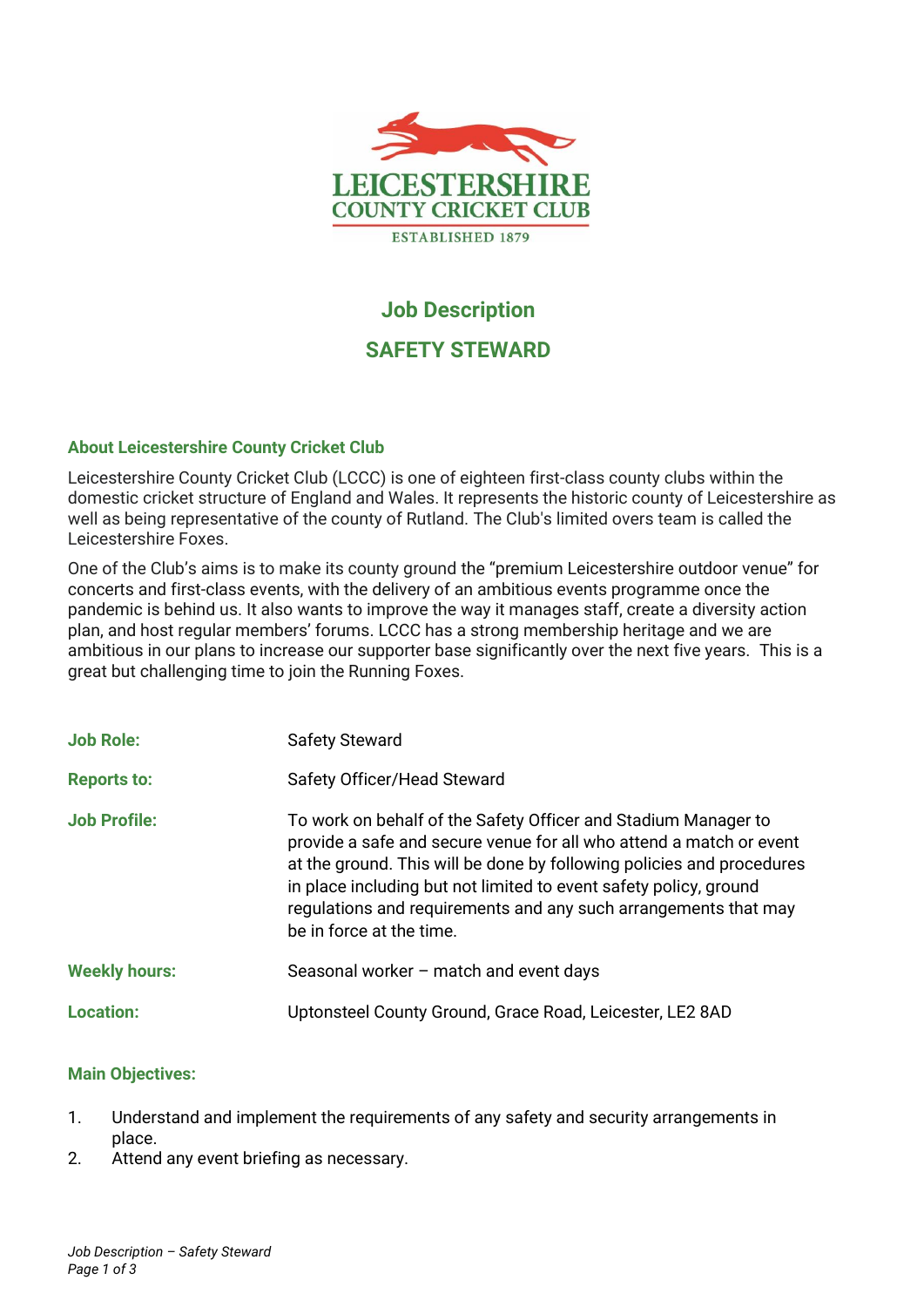- 3. Continuously monitor and report any issues, concerns or incidents through supervisor or event control room.
- 4. Deliver a safe and secure event day experience so far as possible.
- 5. Maintain a high standard of safety, security, customer service, cleanliness and dress code at all times.
- 6. Ensure compliance with ground and other regulations as appropriate.
- 7. Carry out comprehensive search and security procedures and arrangements at all times as directed or instructed.

#### **Summary of Duties:**

- 1. Assist in the safe preparation of events.
- 2. To staff points of entrance, egress and other strategic points within the venue (for example, perimeter gates, segregation points, emergency exits, vomitories etc).
- 3. To respond to and assist in the management of emergency situations as necessary and as required in line with relevant training and scope of practice.
- 4. Record any accidents/incidents and report details to your supervisor via relevant reporting process.
- 5. Undertake suitable and sufficient pre and post event inspections of the venue reporting defects as necessary.
- 6. Attend any event briefing as necessary or required.
- 7. Flexible to any role required to be undertaken within the scope of the position.
- 8. Attend any safety training or refresher exercises as required by the Club.
- 9. Undertake any other requirement to ensure the safety and security of all as directed by the Club.

#### **Person Specification**

- Polite and respectful with the desire to provide exceptional standards of customer service
- Maintain a professional caring attitude at all times
- Excellent communication and interpersonal skills
- The ability to work on own or as part of a team
- Organised with a calm approach to work
- Able to deal with difficult situations
- Willingness to work unsociable hours
- Adaptable in order to deal with a variety of situations
- Adhere to company values
- Knowledge and understanding of Club policies, procedures and regulations and those of governing bodies as relevant to the role
- Work towards and achieve an NVQ Level 2 in Inspector Safety or equivalent within 12 months of commencing work with the Club

#### **Role Requirements:**

- To be able to work on matchday weekends and evenings, including Bank Holidays
- To comply with and promote Club policies and procedures to include Safeguarding, Equality and Diversity and GDPR compliance